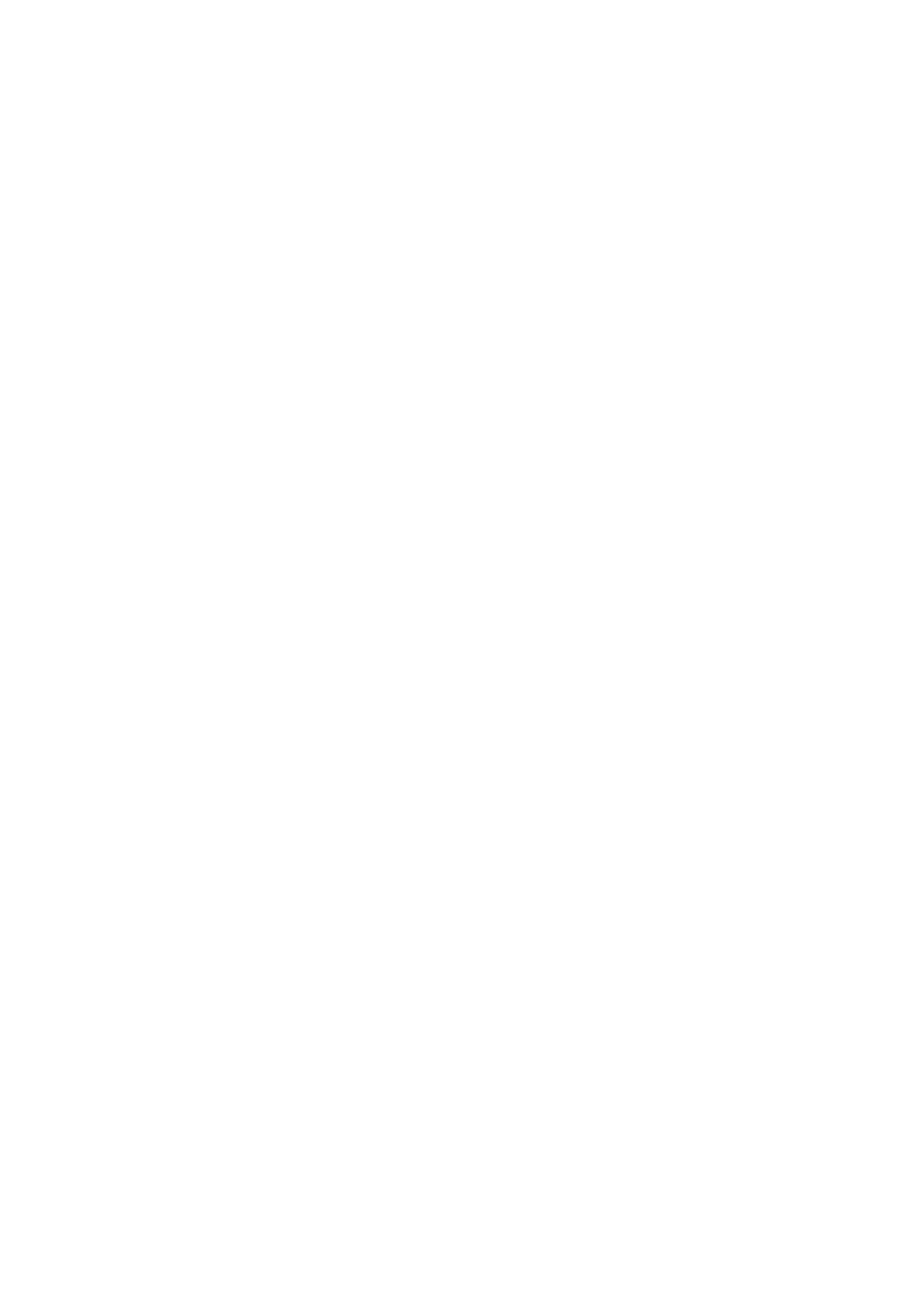# **NORTHERN TERRITORY OF AUSTRALIA**

As in force at 14 June 2006 \_\_\_\_\_\_\_\_\_\_\_\_\_\_\_\_\_\_\_\_

\_\_\_\_\_\_\_\_\_\_\_\_\_\_\_\_\_\_\_\_

### **COURT SECURITY REGULATIONS**

#### **Regulations under the** *Court Security Act*

#### **1 Citation**

These Regulations may be cited as the *Court Security Regulations*.

#### **2 Prescribed courts and tribunals**

- (1) For the purposes of paragraph (h) of the definition of *court* in section 4 of the Act, the following courts are prescribed:
	- (a) the Court of Appeal of the Northern Territory of Australia under section 51 of the *Supreme Court Act*;
	- (b) the Court of Criminal Appeal established by section 407 of the Criminal Code;
	- (c) the Court of Disputed Returns established by section 232 of the *Electoral Act*;
	- (d) the Family Matters Court established by section 24 of the *Community Welfare Act*;
	- (e) the Alcohol Court established by section 6 of the *Alcohol Court Act*.
- (2) For the purposes of paragraph (j) of the definition of *court* in section 4 of the Act, the following tribunals are prescribed:
	- (b) an Escort Agency Licensing Appeals Tribunal constituted under section 33(3) of the *Prostitution Regulation Act*;
	- (c) the Firearms Appeal Tribunal established by section 50 of the *Firearms Act*;
	- (d) the Land and Valuation Review Tribunal established by section 21 of the *Valuation of Land Act*;
	- (e) the Local Government Tribunal continued by section 225 of the *Local Government Act*;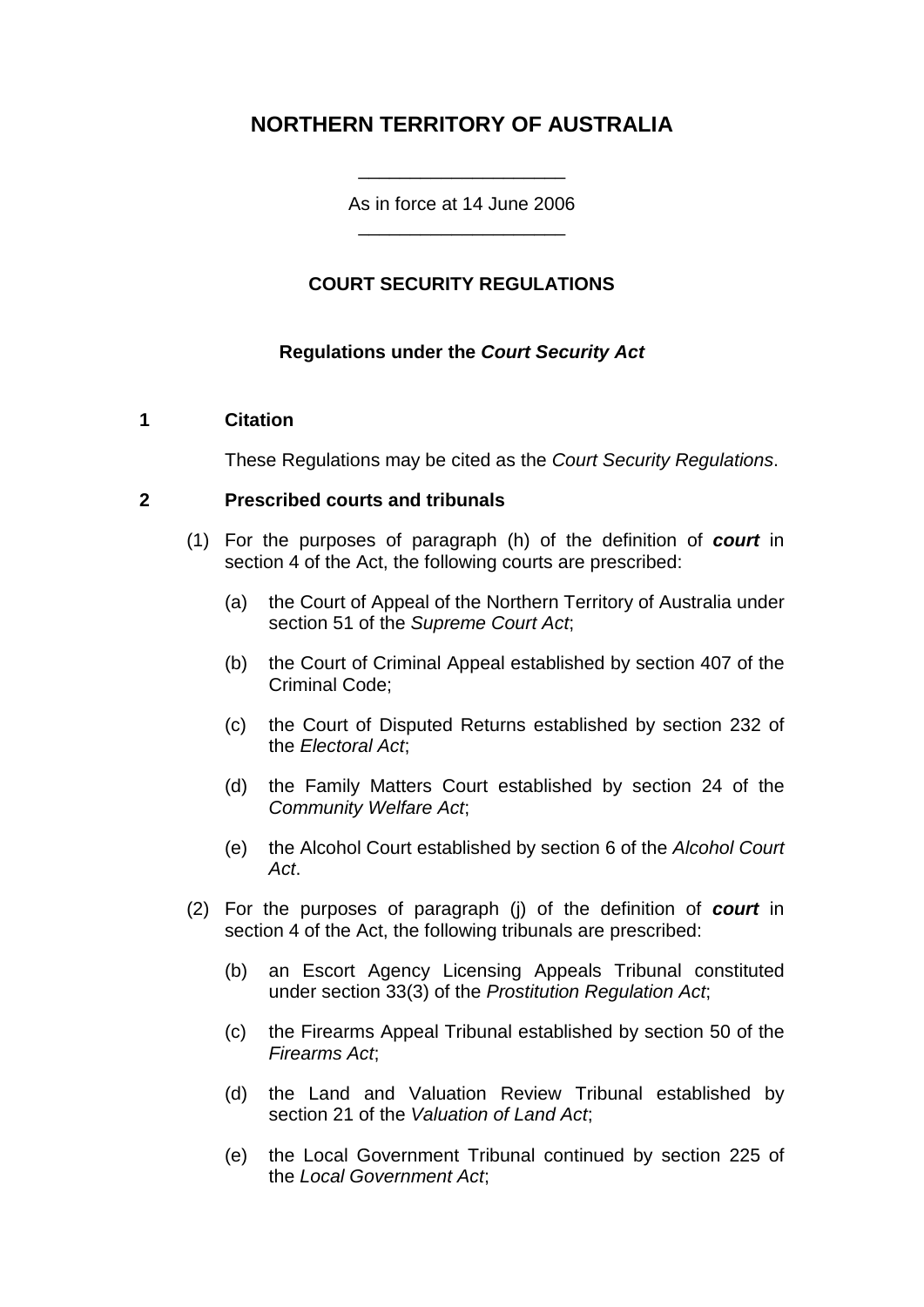- (f) the Motor Accidents (Compensation) Appeal Tribunal established by section 28 of the *Motor Accidents (Compensation) Act*.
- (3) For the purposes of paragraph (j) of the definition of *court* in section 4 of the Act, a coroner or deputy coroner is, while conducting an inquest under the *Coroners Act*, prescribed.